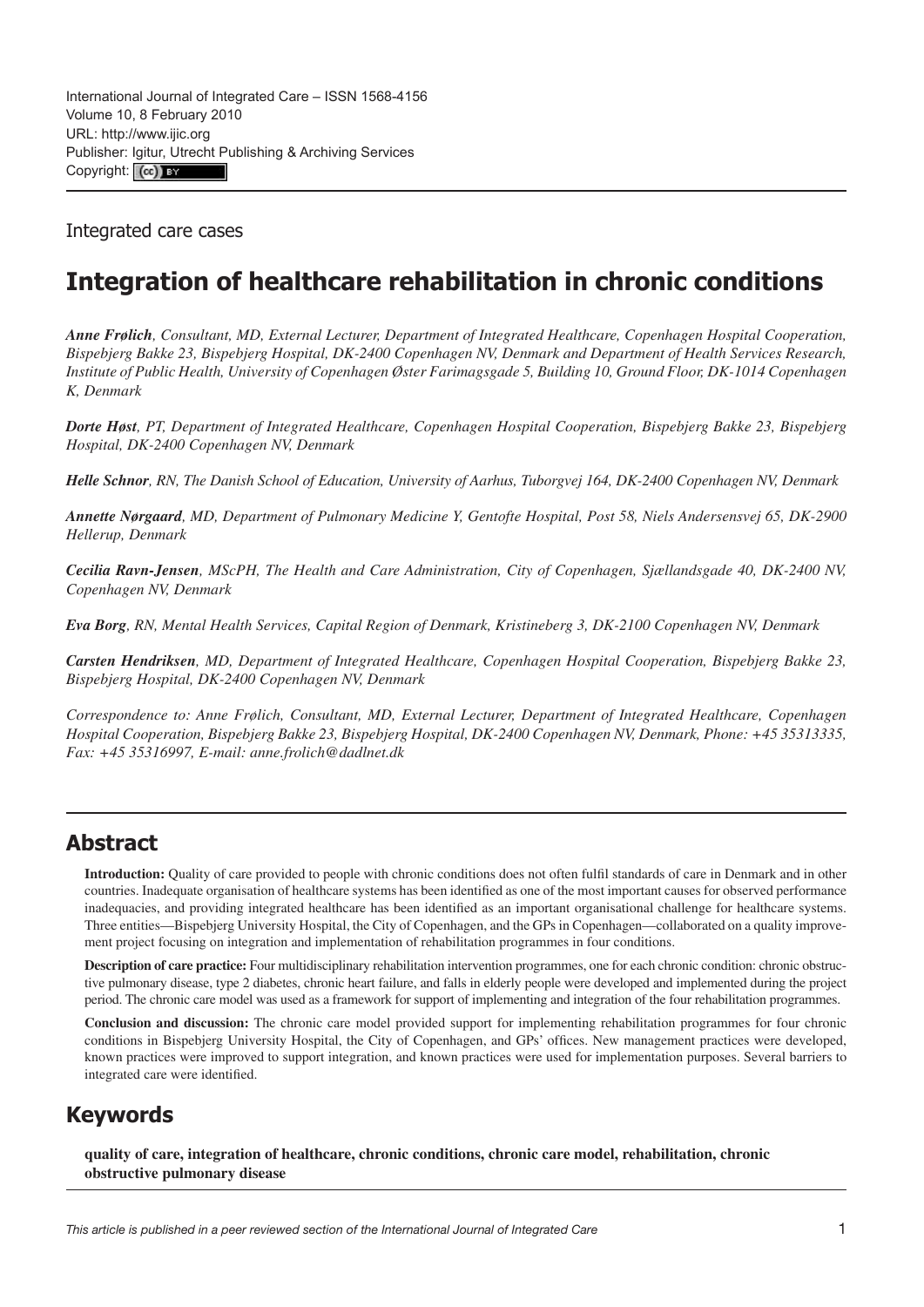## **Introduction**

Quality of care provided to people with chronic conditions does not often fulfil standards of care in Denmark [\[1–3](#page-8-0)] and in other countries [[4](#page-8-0), [5](#page-8-0)]. In particular, rehabilitation programmes for people with chronic conditions are seldom offered  $[6, 7]$  $[6, 7]$  $[6, 7]$ , even though they reduce risks for progression of disease and development of complications and improve quality of life [8-16]. Inadequate organisation of healthcare systems has been identified as one of the most important causes for observed performance inadequacies [\[17](#page-8-0), [18\]](#page-9-0), and providing integrated healthcare has been identified as an important organisational challenge for healthcare systems [[10,](#page-8-0) [19, 20](#page-9-0)].

Providing integrated healthcare in the Danish healthcare system is challenged by governance that is split among three entities: regions are responsible for hospitals, municipalities oversee health promotion and rehabilitation, and GPs working from private offices are patients' main caregivers and gatekeepers [\[21](#page-9-0), [22\]](#page-9-0). The GPs have much power through their collective agreements and often act independently of the regions. This divided structure leads to very different cultures in each organisation. Moreover, neither payment incentives nor information systems are aligned between organisations, adding to the lack of integration. A recent paper reported that only 50% of managers and health professionals in the Danish healthcare system perceived the integration of healthcare to be satisfactory [[23\]](#page-9-0).

In the present study, we used the chronic care model as a framework that "summarizes the basic elements for improving care in chronic conditions in health systems at the community, organisation, practice, and patient levels" and has been shown to improve care in chronic conditions [\[24, 25\]](#page-9-0). In addition, a conceptual framework for integration and collaboration in and between organisations was used to support the development of new management practices and the improvement of existing ones [[26](#page-9-0)]. Four main forms of integration defined by the level of vertical and horizontal integration are described: contracting, co-ordination, collaboration and co-operation. The highest levels of integration result from co-operation incorporating both horizontal and vertical integration.

Three organisations—Bispebjerg University Hospital, the City of Copenhagen, and the GPs in Copenhagen—collaborated on a quality improvement project focusing on integration and implementation of rehabilitation programmes in four chronic conditions: chronic obstructive pulmonary disease (COPD), type 2 diabetes, chronic heart failure, and falls in elderly people [\[27\]](#page-9-0). The project took place from 2004 to 2007. The programmes have since become part of routine care provided to patients with chronic conditions, with the exception of the diabetes programme in Bispebjerg hospital, which continued with usual care due to resource constraints.

The introduction of the Structural Reform and a new healthcare act in Denmark in 2007 increased the focus on integration of care in chronic conditions and coordination of rehabilitation programmes [[22](#page-9-0)]. The aim of this paper is to describe the process and results of a project that led to the development of new management practices and improvement of existing ones to support integrated care between three healthcare organisations.

## **Healthcare organisations**

Bispebjerg University Hospital is one of five somatic hospitals in Copenhagen. It serves a population of ~300,000 citizens with 700 beds, 300,000 referrals and outpatient visits per year, and 3500 employees. Four hospital units specialise in providing rehabilitation programmes for the chronic conditions we studied.

The city of Copenhagen has ~503,000 citizens, 67,000 of whom live in the Østerbro area. Among all citizens in Østerbro, an estimated 5.6% have COPD, 2.6% have type 2 diabetes, and 4.6% have CHF. Among citizens older than 65 years, an estimated 33% have at least one fall per year. The number of citizens with COPD is ~3750. According to global initiative for chronic obstructive lung disease (GOLD) standards, 1985 of these were estimated to have moderate pulmonary function, and 338 patients were estimated to have severe or very severe COPD [[28\]](#page-9-0).

The Østerbro healthcare centre, which opened in 2005 as part of this project, provides rehabilitation programmes to patients with one or more of these conditions who are referred by their GPs [\[29](#page-9-0)]. The centre staff comprises 2 nurses, 2 physiotherapists, 1 dietician, and a part-time secretary.

Fifty-seven GPs, 60% of whom are in solo practices, serve the area of Østerbro.

## **Project organisation**

A project group planned and supported processes of the project; it included two specialists (in geriatrics and internal medicine), a specialist physiotherapist and a nurse specialist. The project leaders supported communication between hospital management and department leadership to support vertical integration. The project leaders also maintained ongoing communications with the leadership of the healthcare centre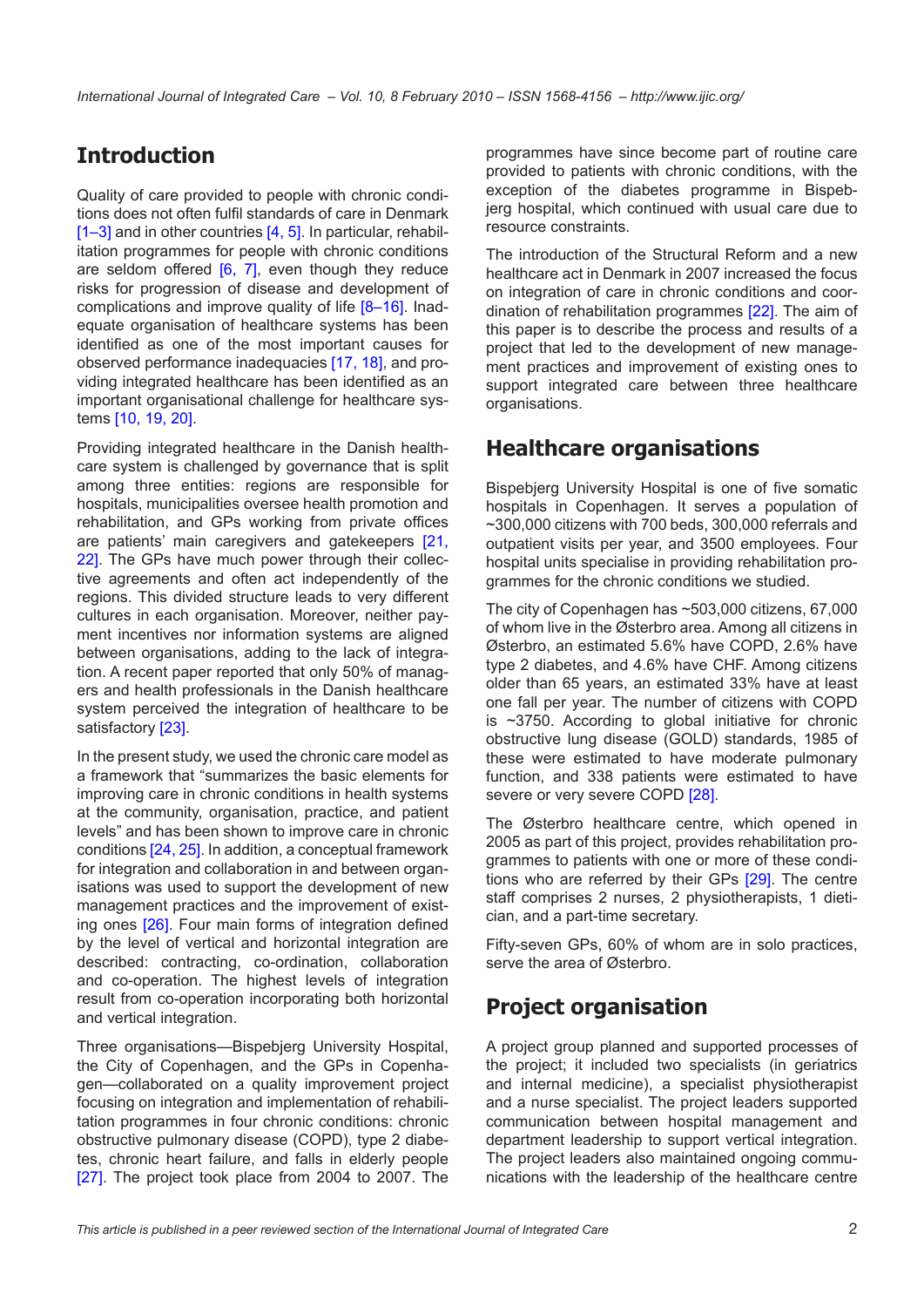and representatives of the GPs. In addition, the project built on organisational structures already in place and included 'a steering committee' and four working groups, one for each chronic condition.

### **Chronic care model support for implementing multidisciplinary rehabilitation programmes**

Four multidisciplinary rehabilitation programmes, one for each chronic condition, were developed in four working groups in 2004 and 2005 and implemented during the following two years. Programme implementation was facilitated by management practices described in the chronic care model under the various model elements: organisation of healthcare, decision support, self-management support, delivery system design, clinical information systems, and community.

#### **Organisation of healthcare**

Two new management practices were developed to support implementation and develop integration between organisations. *Between-organisation leadership* was fundamental to improving integration between the organisations. A steering committee at the highest hierarchical level of the three organisations developed integration by supporting collaboration between representatives of hospital management, the GPs, and the City of Copenhagen. The committee met regularly to sustain the development and implementation of the rehabilitation programme, improve integration between organisations, and decide on important aspects of the programme that mattered for all three organisations, such as approval of the clinical guidelines and implementation of management practices. The steering committee also approved stratification rules specifying where patients should participate in rehabilitation programmes.

At a lower organisational level, four working groups included leaders from the hospital departments and the healthcare centre, representatives of the GPs, and specialists from the hospital, such as nurses, physiotherapists, and dieticians. The working groups, one for each of the four chronic conditions, were established to accomplish two main tasks: 1) developing horizontally integrated healthcare for four chronic conditions, and 2) supporting development and implementation of four rehabilitation programmes across three organisations. The rehabilitation programmes were, in effect, contracts between the management and the leadership level of the departments, the healthcare centre and GP representatives in the respective organisations

and among health professionals within and between organisations.

At the lowest organisational level, networking meetings were initiated in the form of *knowledge-sharing meetings* for each condition. These were regularly attended by health professionals from the rehabilitation units in the hospital and from the healthcare centre. Leaders in the hospital departments and the healthcare centres shared responsibility for the meetings, the goals of which were to develop the expertise of participating health professionals and to create a shared understanding of differences in cultures, skills and tasks between organisations. The meetings had invited presentations; members shared clinical experiences and discussed challenges reaching performance goals.

#### **Decision support**

Known management practices were developed to support integrated care. *Clinical guidelines* specific to each condition were developed in the four working groups; guideline components included physical training, patient education, smoking cessation, dietary modifications, and a follow-up programme based on the clinical evidence. Guidelines were rigorously reviewed before implementation by the steering committee, hospital department leaders, leading representatives of the GPs, and health professionals of the city of Copenhagen. Guidelines for GPs concerning diagnosing, testing, and referral procedures were developed and underwent the same review procedure.

*Stratification rules* defining whether patients should receive rehabilitation in the hospital or in the healthcare centre were developed in the COPD working group and approved by the steering committee. Stratification rules were also decided for the three other conditions in the project. COPD patients were stratified according to the global initiative for chronic obstructive lung disease (GOLD) standards, which are based on spirometry tests and the patients' perception of pulmonary function, as measured by the Medical Research Council (MRC) scale [\[30](#page-9-0), [31\]](#page-9-0). Patients with forced expiratory volume in the first second  $(FEV_{1})$  <30% of expected value according to age, gender and ethnicity, and MRC ≥3 received COPD rehabilitation at Bispebjerg hospital, and patients with 30% ≤FEV<sub>1</sub> ≤80% and MRC ≥3 received rehabilitation in the healthcare centre.

Rehabilitation programmes were conducted in group settings, included the elements noted above, and covered the path of care from the first visit in a GP's office or the hospital outpatient clinic through completion of the follow-up programme. Rehabilitation programmes were added to usual care programmes; pharmaceutical treatment continued as usual. The patient's GP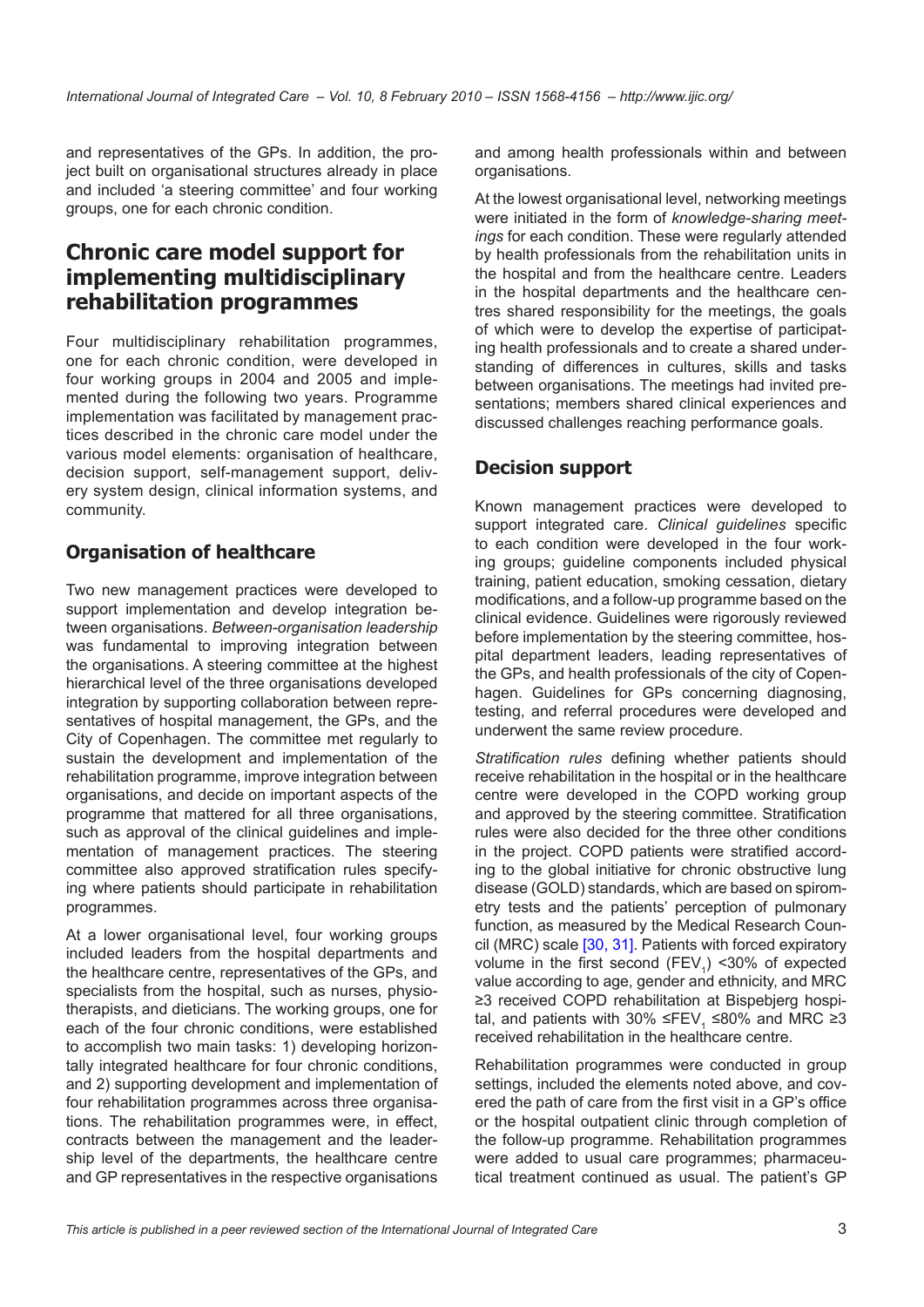or specialist continued to as the main care giver and received a discharge letter after the seven weeks long rehabilitation COPD programme finished, specifying results that had been achieved and outlining goals for the future.

#### **Self-management support**

Patients started the rehabilitation programmes with *motivational dialogues* during which they developed *personal action plans* in collaboration with health professionals. *Patient education programmes* for each of the four conditions were provided in structured modules.

#### **Delivery system design**

*Teaching programmes* for the personnel at the three organisations, such as nurses and therapists, were introduced to improve their skills at providing care for patients with chronic conditions. The teaching programmes mixed participants from all three organisations to enable them to gain insight into other care settings and to support networking*.*

*Teamwork* was essential for providing optimal care in the multidisciplinary programmes. Care was provided by condition-specific teams that included a nurse, a physiotherapist and, as needed, a dietician. The hospital specialist taught in the hospital's patient education programmes.

#### **Clinical information systems**

The hospital, the healthcare centre and the GPs used different clinical information systems. Limited information could be transmitted between systems; this was a main barrier for knowledge sharing. Most communications were based on fax transmission, mail or telephone calls. Databases to record project data were developed for the hospital and for the healthcare centre. *Identical performance measures* were used for each condition across all three organisations to support quality development processes in and between the organisations.

#### **Community**

One-year follow-up included programmes in the rehabilitation units in the hospital and in the Østerbro healthcare centre, as well as classes in local sport centres and in community-based teaching organisations. Patients continued to receive care with either their GP or their specialist after the programme finished.

## **Assessment of the project**

#### **Internal evaluation**

The internal evaluation of the project was based on surveys assessing GPs' opinion of collaboration with the healthcare centre and patient satisfaction with the programmes provided by the healthcare centre. Patient performance measurements before and after finishing rehabilitation programmes in the hospital and in the healthcare centre were included. We report here the impact of the COPD rehabilitation programmes; results from the other programmes are reported elsewhere [\[32](#page-9-0)–[34\]](#page-9-0).

The 57 GPs in Østerbro received a mailed questionnaire to solicit their opinion on various aspects of collaborating with the healthcare centre. One reminder letter was mailed if the GP did not answer within two weeks.

A questionnaire solicited patient opinions about the rehabilitation programmes in the healthcare centre; it was distributed at the centre to a purposive sample of 38 consecutive patients. The questionnaire was developed from validated instruments used with comparable patient groups, interviews with health professionals in the healthcare centre, and focus group interviews with a heterogeneous group of healthcare centre patients [[35](#page-9-0)–[37](#page-9-0)]. The first version of the questionnaire was evaluated by six patients and by a group of health professionals; in response to their comments, revisions were incorporated into the final questionnaire.

The clinical impact of the programmes was tested by measurement at baseline and after programme completion.

Nutritional status was assessed from BMI and waistline measurements. Pulmonary function was assessed from the  $FEV_1$ ,  $FEV_1$  forced vital capacity (FVC), the MRC dyspnoea scale, and the Borg test [[38](#page-9-0), [39](#page-9-0)]. Physical function was assessed from the shuttle walk test, the chair stand test, and the 2.45-meter up-and-go test [\[39](#page-9-0), [40](#page-9-0)]. Patient self-assessment of functional level was assessed by the Aylund scale [[41\]](#page-9-0). Quality of life was tested by the health outcome assessment scale SF-36 and the clinical COPD questionnaire (CCQ) [[42](#page-9-0), [43](#page-9-0)].

We used the Student's t-test to assess the statistical significance of changes in continuous data between pre- and post-measures and the  $\chi^2$ -test to assess non-parametric data, identifying a p-value of <5% as denoting statistical significance. All analyses were performed by the statistical software programme package SPSS 13.0.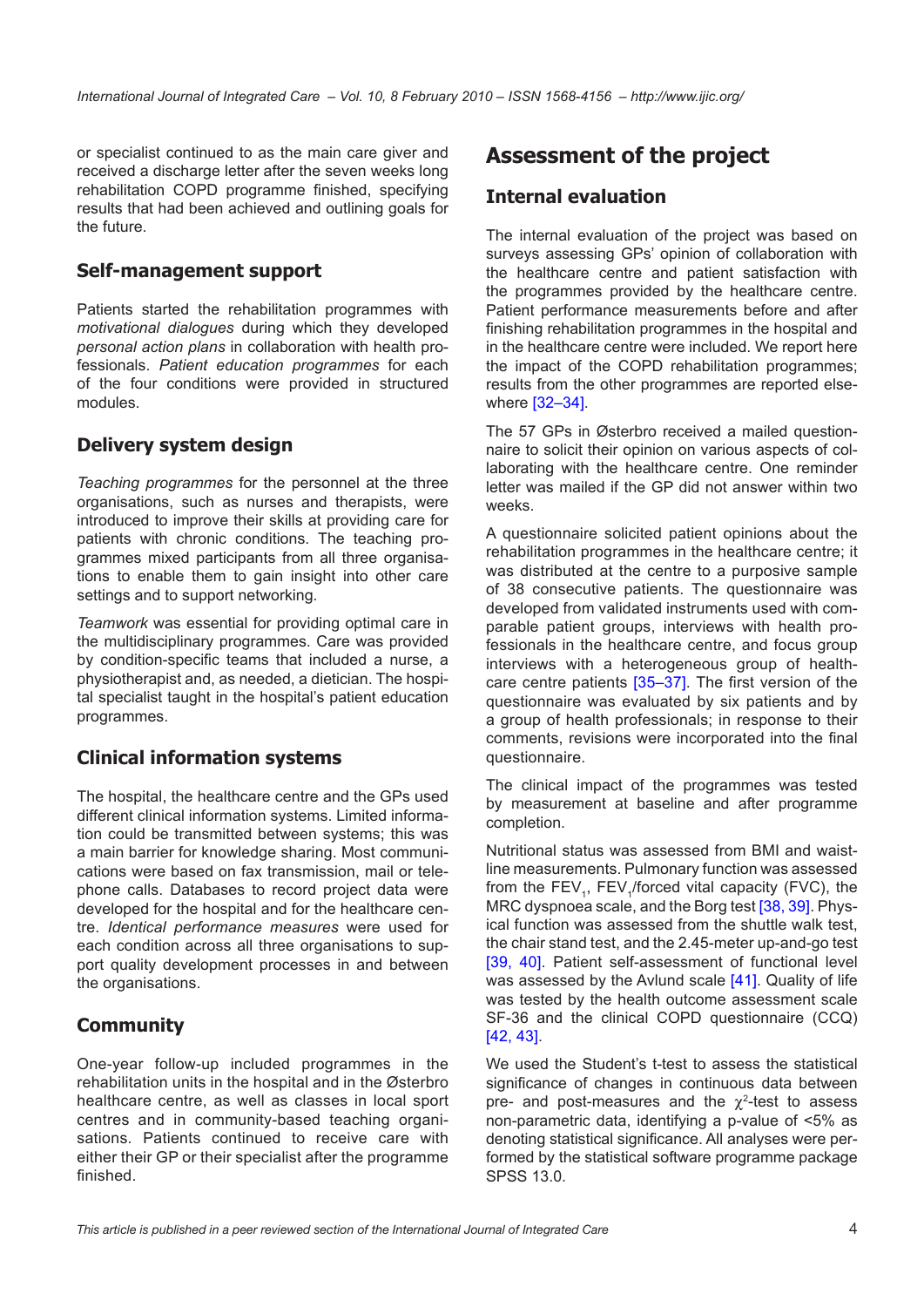#### **External evaluation**

The external evaluation was carried out by the National Institute of Public Health, a research institute under the Faculty of Health Sciences, University of Southern Denmark. The external evaluation used qualitative methods and semi-structured interviews with key informants, including the leadership of the hospital and healthcare centres, a leading representative for the GPs, the project leaders, health professionals in the hospital and in the healthcare centre, and GPs. Observations from knowledge-sharing meetings were also used in the evaluation.

Interviews and observations focused on the following dimensions of integration: relevance of the new organisation of healthcare, perceived level of integration, quality of care, and barriers to integration.

### **Results**

#### **Integration of care based on management practices of the chronic care model**

The organisation of the project supported integration of healthcare, as did the use of management practices suggested by the chronic care model as a framework for implementing the four rehabilitation programmes. The new management practices we developed included between-organisation leadership and knowledge-sharing meetings. Known practices were improved to support integration, including the use of clinical guidelines, population stratification, consistent performance measures, and teaching programmes for staff across the three organisations. Known practices used for implementation purposes included patient action plans, patient education, and team work.

#### **Patient assessment of the healthcare centre**

The questionnaire was completed by a sample of 38 consecutive patients, of whom 19 were women (50%); the mean age of all respondents was 65 years. Ten patients had type 2 diabetes, ten had COPD, seven had CHF, five had a history of falls, and six had more than one diagnosis. All were satisfied with their initial motivational dialogue about the rehabilitation programme, and 34 (89%) were satisfied with their exit dialogue at the conclusion of the rehabilitation programme. Thirtysix (95%) patients were satisfied with the rehabilitation programmes, 33 (86%) patients changed their habits

regarding physical exercise, and 16 (42%) changed their dietary habits.

#### **General practitioner referral patterns and assessment of the healthcare centre**

Fifty-one of 57 GPs (90%) in Østerbro referred patients to the Østerbro healthcare centre or Bispebjerg hospital rehabilitation units. Forty-four (77%) GPs in Østerbro answered the mailed questionnaire. Of those responding to the survey, 42 (96%) found the rehabilitation programmes to be valuable for their patients with chronic conditions, 21 (48%) found that the collaboration with the healthcare centre was fulfilling, 20 (46%) found that it was acceptable, and 3 (6%) found that the collaboration was unsatisfactory. Only 16 (39%) of GPs found that the discharge summary fulfilled their needs for information on patients; 11 (25%) found that the discharge summary lacked some important information, 1 (2%) was dissatisfied with the discharge summary, and 15 (34%) did not have an opinion on the adequacy of the discharge summary.

About one-third (34%) of the GPs did not acknowledge any barriers to collaboration with the healthcare centre. Half of the GPs found that the tests required to refer patients to the programmes were too extensive and somewhat confusing; this was a barrier to referring patients to the healthcare centre. The GPs did not understand why the healthcare centres needed verification of the patient's condition by various test results. About one-fourth of the GPs found it problematic to decide to which of the city's programmes patients should be referred as several programmes for elderly patients with chronic conditions were offered.

### **COPD clinical and functional status**

As noted earlier, 338 patients were estimated as suffering from severe and very severe COPD based on GOLD classification and should have qualified to receive rehabilitation in the hospital based on the stratification rules. Ninety consecutive patients with severe or very severe COPD were referred by either the pulmonary specialist in Bispebjerg hospital or a GP to the hospital rehabilitation programme, corresponding to 26.6% of the population that could have benefited from taking part in the rehabilitation programme. Of the 90 patients referred for the programme, 66 (73%) completed it. Their mean age was 70 years, 30 (33%) were men and 79 (88%) were active or previous smokers. Pulmonary function showed a mean  $\mathsf{FEV}_{1}$  of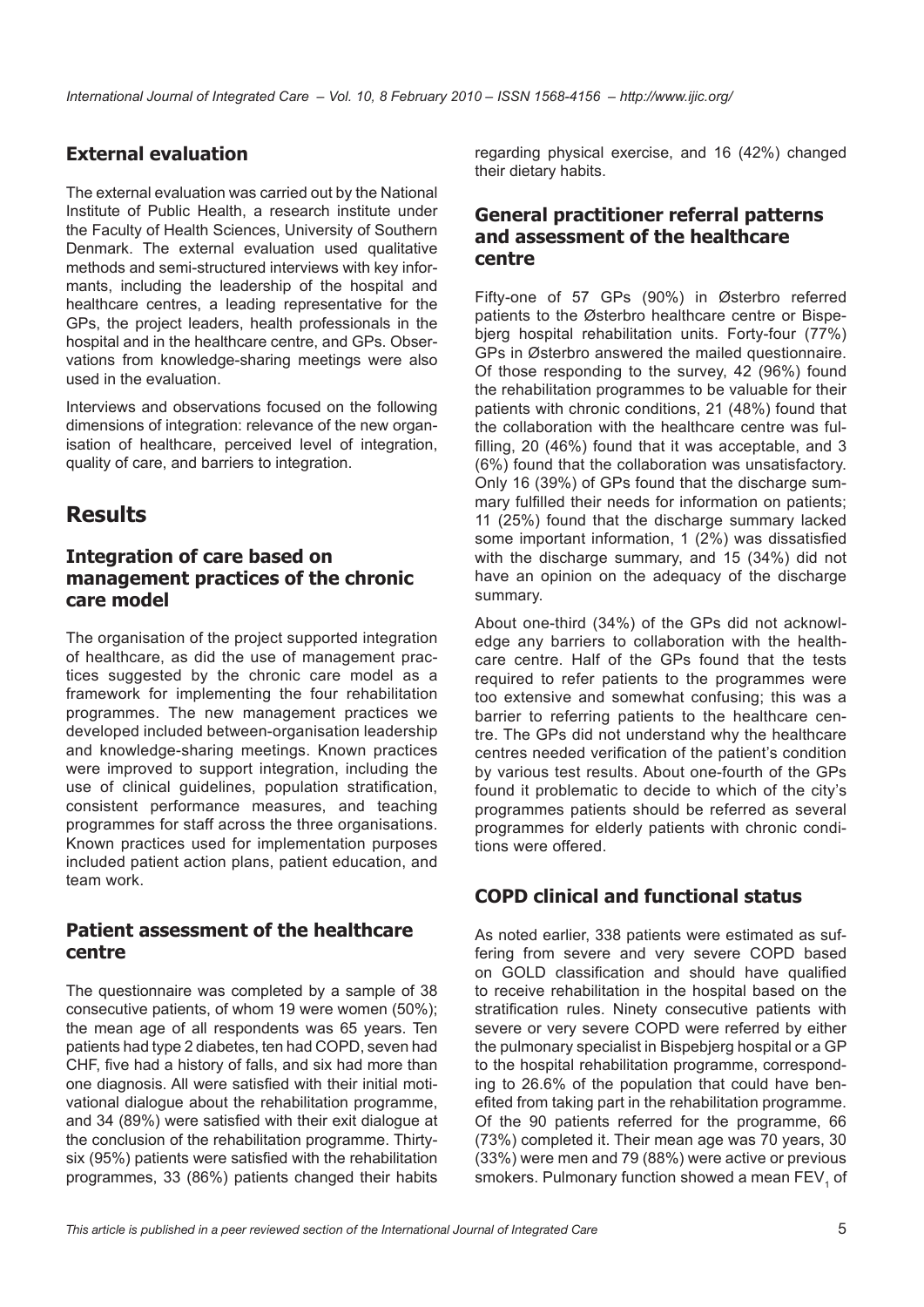33% of expected value for age, gender and ethnicity (Table 1).

The mean score on the MRC scale was 3.4. Nutritional status was normal before start of the programme and remained unchanged. Physical function tests all improved to a statistically significant degree: the shuttle walk test improved by 92%, the chair stand by 20%, and the 2.45-meter up-and-go test by 13% (Table 2).

Patient assessment of physical functional level, as measured by the CCQ scale, improved slightly, as did quality of life the SF-36; the quality of life as mea-

**Table 1.** Patients receiving COPD rehabilitation

|                            | <b>Bispebjerg hospital</b><br><b>COPD-rehabilitation</b><br>unit | Østerbro<br>healthcare<br>centre |
|----------------------------|------------------------------------------------------------------|----------------------------------|
| Number of patients         | 90                                                               | 131                              |
| Age (range)<br>Gender      | 70 (42-85)                                                       | 70 (35-89)                       |
| Female                     | 60 (66%)                                                         | 89 (68%)                         |
| Male                       | 30 (33%)                                                         | 42 (32%)                         |
| Tobacco use                | 79 (88%) <sup>a</sup>                                            | 54 (41%) <sup>b</sup>            |
| Mean BMI (SD)              | 24(5)                                                            | 27(6)                            |
| Mean waistline (SD)        | 92(15)                                                           | 98 (16)                          |
| FEV <sub>1</sub> (SD)      | 37(14)                                                           | 52 (17)                          |
| FEV <sub>1</sub> /FVC (SD) | 47 (13)                                                          | 62 (15)                          |
| MRC score (SD)             | 3.4(0.9)                                                         | 2.7(1.2)                         |
| Borg test score (SD)       | 4.8(1.7)                                                         | 5.7(2.1)                         |

BMI=body mass index; MRC=Medical Research Council scale in COPD patients; FEV<sub>1</sub>=forced expiratory volume in first second expressed as percentage of expected value for age and sex;  $\mathsf{FEV}_{\mathsf{q}}$ / FVC=percentage of forced vital capacity expired in the first second of maximal expiration; SD=standard deviation.

a Previous or current smoker. b Current smoker.

**Table 2.** Changes in physical function and quality of life<sup>a</sup>

sured by the Avlund scale improved to a statistically significant degree. The mental component summary of the SF-36 questionnaire improved significantly, while the physical component summary remained unchanged.

Nineteen hundred and eighty-five patients were estimated to suffer from moderate COPD in the Østerbro local area. One hundred and thirty-one consecutive patients with moderate COPD were referred to the Østerbro healthcare centre rehabilitation programme, corresponding to 6.6% of the population which could have benefited from rehabilitation. Of these, 74 (84%) were referred by their GP, and 14 (16%) were referred by a Bispebjerg hospital pulmonary specialist; all 88 (67%) completed the programme. The mean age of patients referred to the healthcare centre was 70 years, 42 (32%) were men, and 54 (41%) were active smokers. Pulmonary function showed a mean  $FEV<sub>4</sub>$  of 52% of expected value for age and sex. The mean MRC scale score was 2.7. Nutritional status was normal before start of the programme and remained unchanged; physical function improved significantly. Patient assessment of physical function improved to a statistically significant degree, as did quality of life. The physical summary score of the SF-36 improved, while the mental component remained unchanged.

#### **External assessments of integration and quality of care**

The interviews and observations focused on the following dimensions of integration: the new organisation of healthcare, perceived level of integration, quality of

|                                        | <b>Bispebjerg hospital</b> |                      | Østerbro healthcare centre |                      |
|----------------------------------------|----------------------------|----------------------|----------------------------|----------------------|
|                                        | Pre                        | <b>Post</b>          | <b>Pre</b>                 | Post                 |
| BMI                                    | 24(5)                      | 24(5)                | 27(5)                      | 27(5)                |
| Waistline <sup>b</sup>                 | 92(5)                      | 91(4)                | 98 (16)                    | 95(15)               |
| Shuttle walk <sup>c</sup>              | 183 (94)                   | 348 (289)**          | 213 (74)                   | 573 (424)**          |
| Chair stand $\textdegree$              | 10(3)                      | $12(3)$ **           | 11 $(4)$                   | $14(5)$ **           |
| 2.45 meter 'Up and Go's                | 8(2)                       | $7(2)$ <sup>**</sup> | 9(4)                       | $7(3)$ <sup>**</sup> |
| CCO total score                        | 2.4(1.1)                   | 2.3(1.2)             | 1.9(0.9)                   | $1.6(0.8)^{*}$       |
| Avlund scale score                     | 8(2)                       | $9(2)$ **            | 9.9(1.9)                   | $10.7(1.5)$ **       |
| SF-36 physical component summary score | 31(7)                      | 32(9)                | 36(9)                      | $38(19)^*$           |
| SF-36 mental component summary score   | 46 (13)                    | 49 (12)*             | 48 (12)                    | 50(11)               |

BMI=body mass index; CCQ=clinical COPD questionnaire.

a Presented as mean (standard deviation).

b Measured in centimetres.

c Measured in seconds.

\*Statistically significant at p<0.05.

\*\*Statistically significant at p<0.01.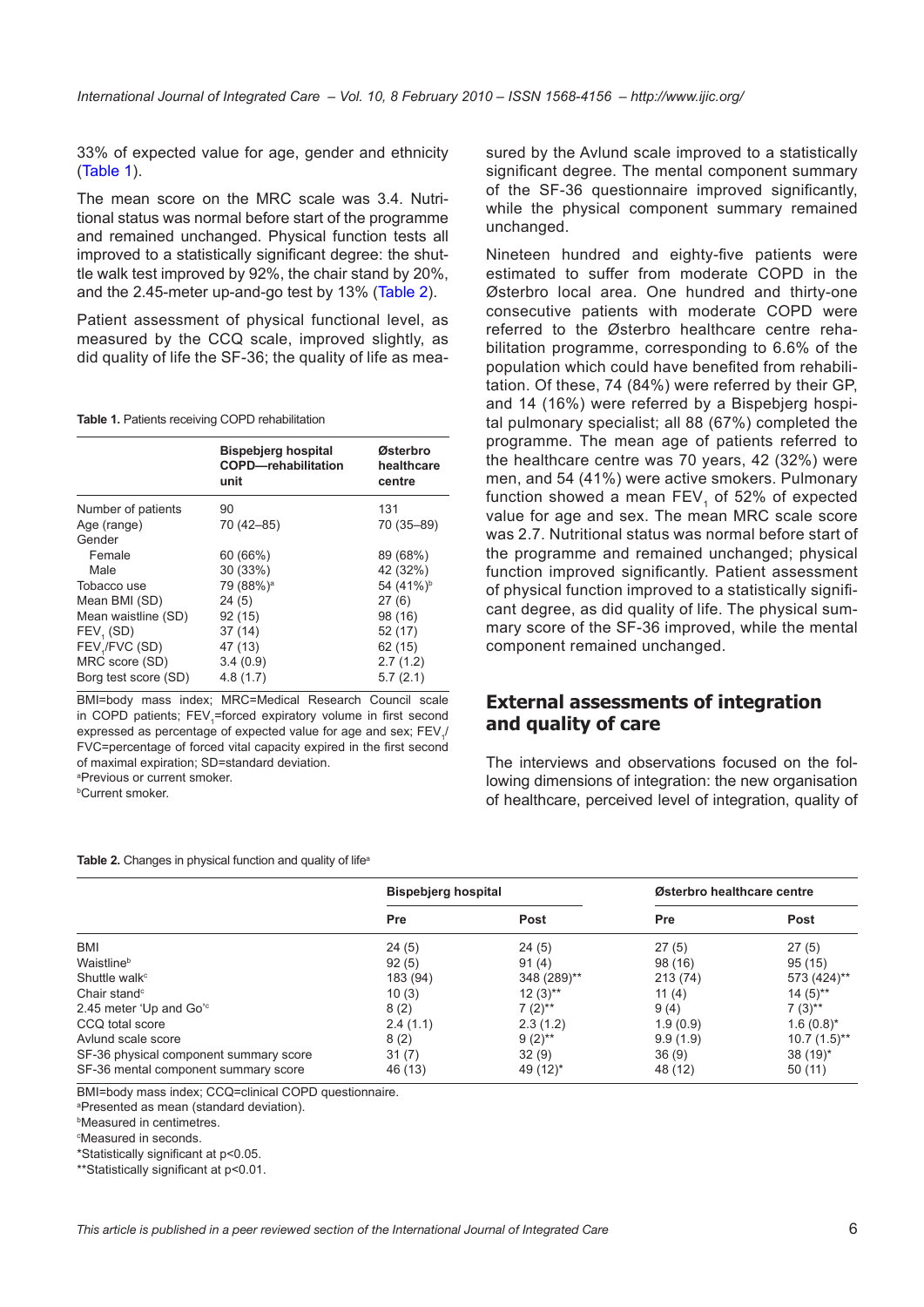care and barriers to integration. The external evaluation concluded that the project had developed new methods and practices that supported integration of healthcare between organisations. Health professionals found the established collaboration forums, such as working groups and knowledge-sharing meetings, very important. The interviewed professionals found it important that the guidelines were developed across institutional borders and that new settings for collaboration were initiated.

Collaborative relationships between health professionals at the hospital rehabilitation units and the healthcare centre were perceived to be very supportive of improved care. The collaboration between health professionals from three organisations in the working groups was perceived to be very important to integration. The knowledge-sharing meetings provided possibilities for collective education of health professionals from the hospital and the healthcare centre and were perceived as very important, especially by professionals from the healthcare centre. The project has changed the professionals' attitudes regarding integration of care and thereby created new possibilities for further integration.

Health professionals in the hospital rehabilitation units felt that they were isolated in relation to the outpatient clinics and the clinical departments; they proposed that continuing to share experiences, acquired knowledge, and challenges between the rehabilitation units would be beneficial. Before the project, there was not much collaboration between the departments, outpatient clinics and the rehabilitation unit in the hospital, nor was collaboration very developed between the rehabilitation units in different specialities.

All those interviewed found that the rehabilitation programmes' quality of care was substantially improved. The expertise represented by professionals from the hospital was perceived as especially important by professionals at the healthcare centre.

With respect to barriers to integration, the project leaders reported that there had been support from hospital management and from the city of Copenhagen, but that the professional leadership of the hospital departments did not always support the project. At the project start, there was some resistance both from the GPs and from the specialists; the latter did not expect that the GPs or the professionals in the city of Copenhagen would have the skills for provision of high quality care. The GPs found that the stratification and referral procedures were cumbersome, and several GPs found that the stratification rules did not make sense.

## **Discussion**

#### **Assessment of organisational developments**

The chronic care model provided support for implementing rehabilitation programmes for four chronic conditions in Bispebjerg University Hospital, the City of Copenhagen, and GP offices. The development of improved integration was supported by the theory on integration, which states the need for both vertical and horizontal integration to be in place supporting specialised care in different organisations [[26\]](#page-9-0). The understanding that a high level of integration builds on hierarchical coordination within organisations and is combined with strong collaboration between organisations supported the organisation of the project and development of two new management practices and improvement of known practices.

It was important to our project goal that health professionals in three different organisations work together. Improved integration of healthcare was supported by development of new management practices and improved use of known practices. The project lead enhanced communications between the management level and the leadership of the departments to support vertical integration in the hospital. The project leaders also had ongoing communications with the leadership of the healthcare centre and representatives of the GPs. The collaboration between leadership in three organisations supported horizontal and vertical integration that is critical to high levels of integration. The health professional leadership of the departments collaborated in the working groups, supporting the development of identical multidisciplinary rehabilitation programmes for three organisations. The collaboration at the provider level in the knowledge-sharing meetings was important for integration. The project also used several supportive methods, such as identical rehabilitation programmes developed in collaboration between organisations, agreement on stratification rules, and use of identical performance measures to achieve a high level of both vertical and horizontal integration between the organisations.

In our project, teams worked in their own organisations and met at networking meetings at regular intervals to support integration. Other studies have shown that a comparable networking model is useful [\[44\]](#page-10-0). Interorganisational collaboration has been successful in public health and is often supported by multidisciplinary teams [[26](#page-9-0)].

A study of integrated health care in Sweden identified determinants supporting the development of inte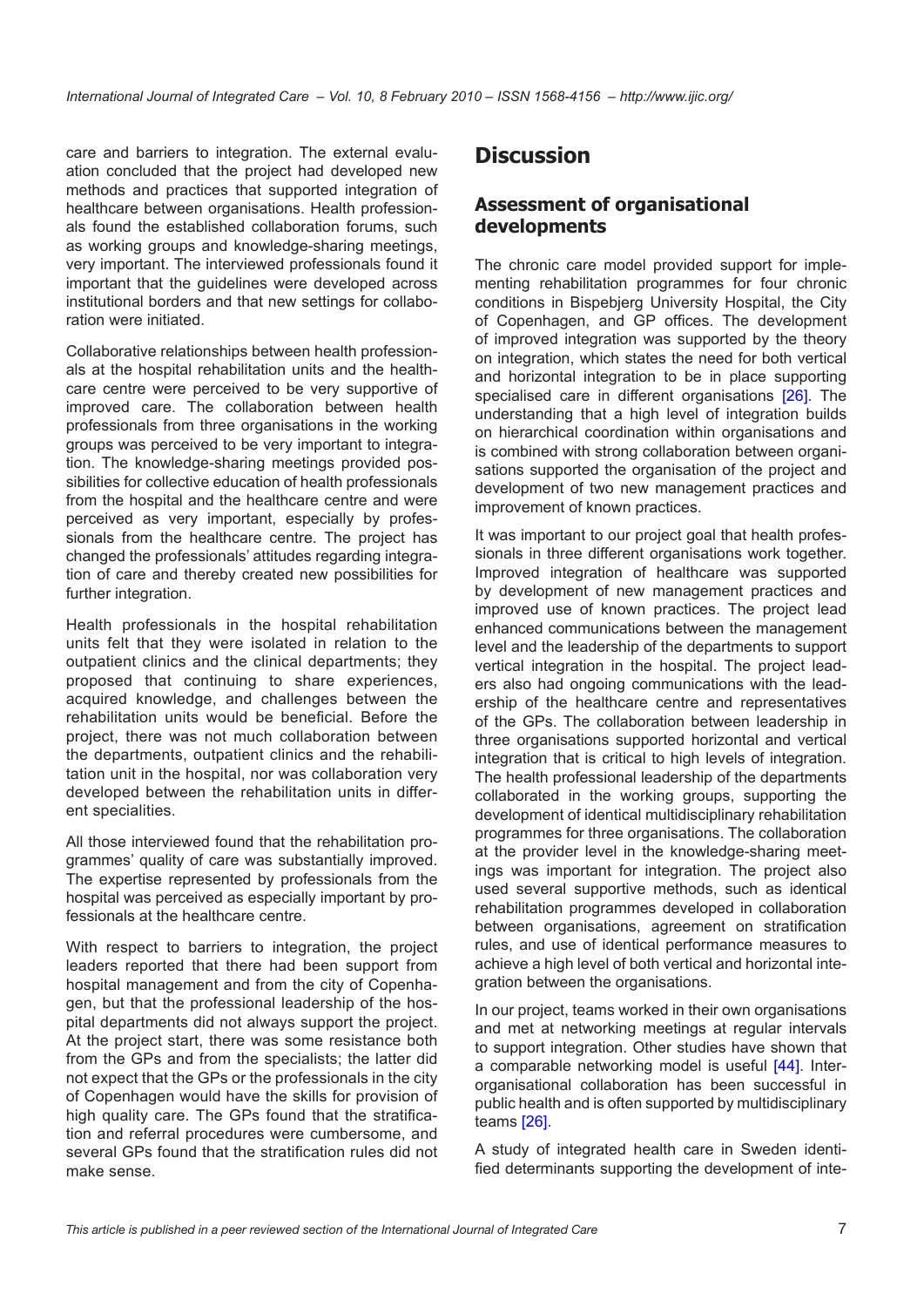grated care: dedication of professionals, legitimacy, and confidence [\[45](#page-10-0)]. In the present study, dedication of professionals was an obvious prerequisite for the project, as was project leadership. The involvement of the leadership of the three organisations gave the project a generally high level of legitimacy and engendered confidence in the underlying concepts.

Patients were, in general, very satisfied with the healthcare centre rehabilitation programmes. Although only 42% of patients improved dietary habits, 86% reported improved physical exercise habits. However, the sample of patients was small; the mean age of respondents and the proportion who were women were lower than that of COPD patients at the healthcare centre; as a result, we generalize with caution from this patient sample to the population consisting of COPD patients at the healthcare centre.

The GPs in the community found that the rehabilitation programmes were valuable for their patients but that their collaboration with the healthcare centre needed improvement. Only approximately half of the GPs were satisfied with their collaboration with the healthcare centre.

In general, the external evaluation yielded positive conclusions. However, the external evaluation also identified areas for potential improvement, such as collaboration in the hospital between rehabilitation units and support from department leadership.

We also identified several barriers to integrated care. These included both culture related barriers and organisational barriers. The barriers may be related to differences in care provided and specialisation levels, different patient populations, information technology systems that could not communicate, misaligned economic incentives, and established ways of providing care that did not support sharing patients between organisations.

### **Assessment of rehabilitation programmes**

Only 6.6% of the patients estimated to have moderate COPD received rehabilitation in the healthcare centre; this was far from reaching the estimated population of 1985 patients. The rate of 26.6% of estimated patients with severe or very severe COPD receiving rehabilitation in the hospital was more satisfactory. It may be questioned if there are some individuals in the population with moderate COPD that might benefit more from the programme than others. We evaluated outcomes of COPD rehabilitation in terms of patient outcomes for the hospital- and community-based programmes and patient and physician satisfaction with the community-based programme. The hospital population was

sicker, as demonstrated by their pulmonary function and physical functions; this was to be expected from the stratification rules and, in fact, indicated they operated effectively. Patients in both the hospital and the healthcare centre benefited from the rehabilitation programmes, as measured by physical function levels and improved quality of life; this is congruent with the findings of other studies [\[12](#page-8-0), [46\]](#page-10-0). The results from the hospital rehabilitation programme showed that patients' physical functional levels improved more than expected when compared to a similar population [\[47](#page-10-0)]. Regarding quality of life measures, improvements in the CCQ values both in the hospital and in the healthcare centre were clinically significant and indicate that patients' perceptions of pulmonary symptoms improved during the programmes. The generic short-term 36-item questionnaire identified differences before and after the programme, which is in line with some studies [[47\]](#page-10-0) and in contrast to others [\[48](#page-10-0), [49\]](#page-10-0).

### **Lessons for the future and suggestions for research**

To create a high level of engagement, it is important to involve from the beginning all stakeholders of projects aiming to improve integrated healthcare. While specific strategies increased the degree of horizontal and vertical integration between and within organisations, they did not entirely eliminate integration issues. Further study of strategies for promoting integration is warranted. A useful avenue for future research would be the development of a tool or system for routinely assessing the level of integration in healthcare, particularly in relation to organisational goals and expectations [\[50](#page-10-0)–[53](#page-10-0)].

The barriers to integration were both cultural and organisational, and integration of IT systems and alignment of financial incentives seem to be very important for integration.

## **Conclusions**

The chronic care model and theory on integration of care provided great support for the implementation of multidisciplinary rehabilitation programmes. Integration of care between organisations depends on improved collaboration at the leadership level of involved organisations and networking between professionals at the provider level. The study revealed both cultural and organisational barriers. The way forward is to ensure collaboration between leadership and healthcare providers of organisations and to align financial incentives and employ interoperable IT systems that can transfer data between organisations.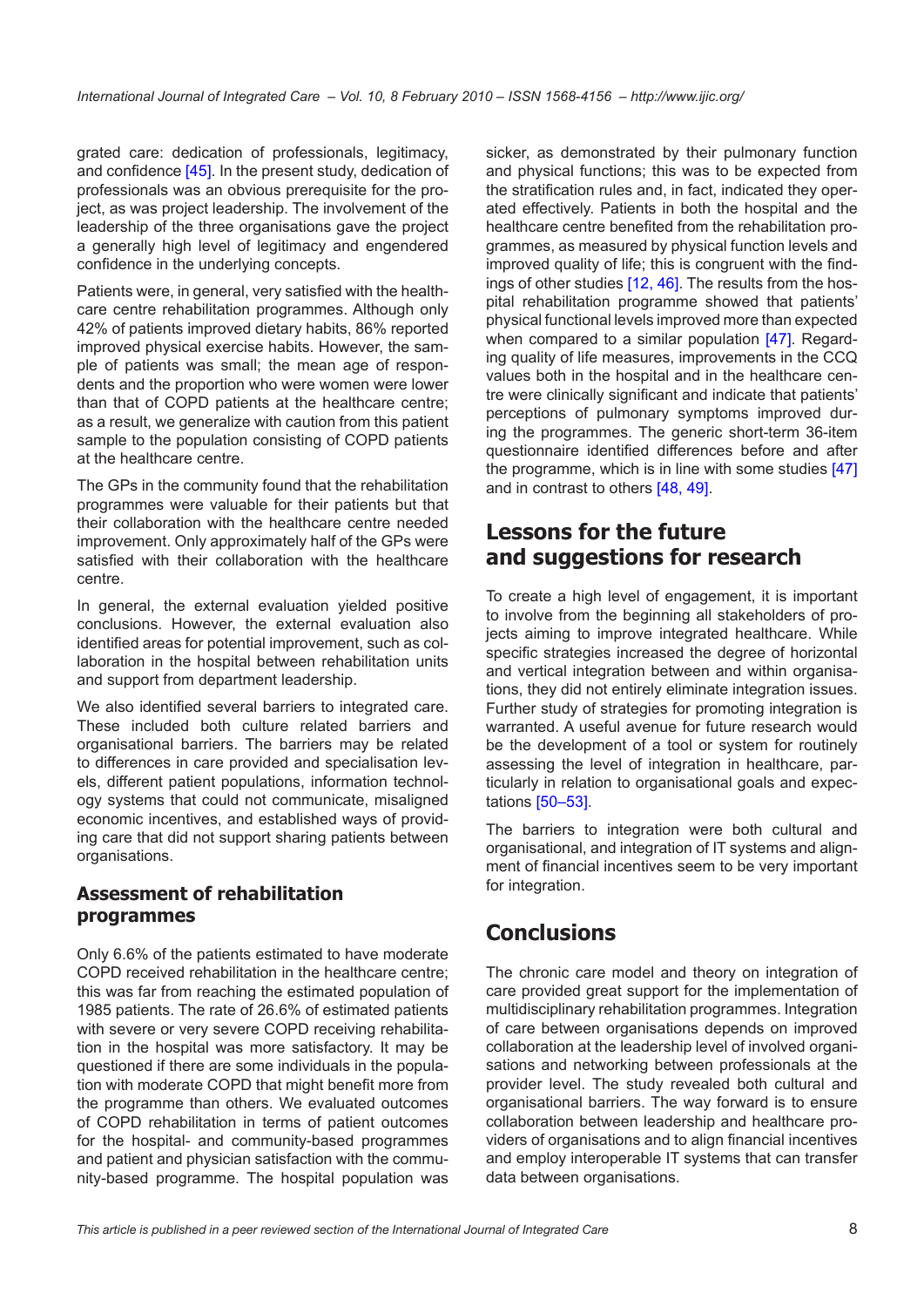## <span id="page-8-0"></span>**Acknowledgements**

We thank the Ministry of Interior and Health for support of the study.

## **Authors' contributions**

Anne Frølich designed the concept and conducted the study, collected, analysed and interpreted data, and the drafted the manuscript. Dorte Høst conducted the study, collected, analysed and interpreted data and commented on the manuscript. Helle Schnor conducted the study, collected and interpreted data. Annette Nørgaard conducted the study, collected, analysed and interpreted data, and commented on the manuscript. Cecilia Ravn-Jensen collected and interpreted data and commented on the manuscript. Eva

Borg conducted the study, collected and interpreted data. Carsten Hendriksen designed the concept and conducted the study, collected, analysed and interpreted data, and commented on the manuscript.

### **Reviewers**

**Peter Berchtold**, PD Dr, Director of the College for Management in Healthcare (College-M), Bern, Switzerland

**Frede Olesen**, Professor, Research Director, Dr., MedSc, GP, The Research Unit for General Practice, Aarhus University, Aarhus, Denmark

**Grace Warner**, PhD, Assistant Professor, School of Occupational Therapy, Dalhousie University, Halifax, Nova Scotia, Canada

## **References**

- 1. Hellebek A, Lippert S, Zimakoff J, Jensen BA, Hansen MGJ, Tønnesen J, et al. Den gode medicinske afdeling. Resultater fra en national undersøgelse af kvalitet i 1998 [The good medical department. Results from a national survey of quality in 1998]. Ugeskrift for Laeger 2002;164:4431–7. [in Danish].
- 2. Ingeman A, Pedersen L, Hundborg HH, Petersen P, Zielke S, Mainz J, et al. Quality of care and mortality among patients with stroke: a nationwide follow-up study. Medical Care 2008;46(1):63–9.
- 3. Jørgensen SJ. Kronisk sygdom. Patient, sundhedsvæsen og samfund [Chronic disease management—A national strategy. Disease management programmes and self-management support]. 1st ed. Copenhagen: The National Board of Health; 2005. [in Danish].
- 4. McGlynn EA, Asch SM, Adams J, Keesey J, Hicks J, DeCristofaro A, et al. The quality of health care delivered to adults in the United States. The New England Journal of Medicine 2003;348(26):2635–45.
- 5. Wennberg JE, Fischer ES, Goodman DC, Skinner JS. Tracking the care of patients with severe chronic illness. The Dartmouth atlas of health care 2008. Dartmouth: The Dartmouth Institute for Health Policy & Clinical Practice; 2008.
- 6. Casaburi R, ZuWallack R. Pulmonary rehabilitation for management of chronic obstructive pulmonary disease. The New England Journal of Medicine 2009;360(13):1329–35.
- 7. Würgler MW, Kilsmark J, Sonne LT, Søgaard J. Hjertepatienters brug og oplevelse af rehabilitering [Heart patients' usage and experiences with rehabilitation]. Copenhagen: Danish Institute for Health Services Research; 2009. [in Danish].
- 8. Deakin T, McShane CE, Cade JE. Group based training for self-management strategies in people with type 2 diabetes mellitus. Cochrane Database of Systematic Reviews 2005;(2):CD003417.
- 9. Gillespie LD, Gillespie WJ, Robertson MC, Lamb SE, Cumming RG, Rowe BH, Interventions for preventing falls in the elderly people. Cochrane Database of Systematic Reviews 2003;(2):CD000340.
- 10. Haggerty JL, Reid RJ, Freeman GK, Starfield BH, Adair CE, McKendry R. Continuity of care: a multidisciplinary review. British Medical Journal 2003;327(7425):1219–21.
- 11. Jolliffe JA, Rees K, Taylor RS, Thompson D, Oldridge N, Ibrahim S. Exercise-based rehabilitation for coronary heart disease. Cochrane Database of Systematic Reviews 2001;(1):CD001800.
- 12. Lacasse Y, Goldstein R, Lasserson TJ, Martin S. Pulmonary rehabilitation for chronic obstructive pulmonary disease (Review). Cochrane Database of Systematic Reviews 2006;(4):CD003793.
- 13. Lloyd-Williams F, Mair FS, Leitner M. Exercise training and heart failure: a systematic review of current evidence. The British Journal of General Practice 2002;52(474):47–55.
- 14. McClure R, Turner C, Peel N, Spinks A, Eakin E, Hughes K. Population-based interventions for the prevention of fall-related injuries in older people. Cochrane Database of Systematic Reviews 2005;(1):CD004441.
- 15. Murchie P, Campbell NC, Ritchie LD, Simpson JA, Thain J. Secondary prevention clinics for coronary heart disease: four year follow-up of a randomised controlled trial in primary care. British Medical Journal 2003;326(7380):84–9.
- 16. Thomas DE, Elliot EJ, Naughton GA. Exercise for type 2 diabetes mellitus. Cochrane Database of Systematic Reviews 2006;(3):CD002968.
- 17. Committee on Quality of Health Care in America. Crossing the quality chasm: a new health system for the 21st century. Washington, DC: Institute of Medicine; 2002.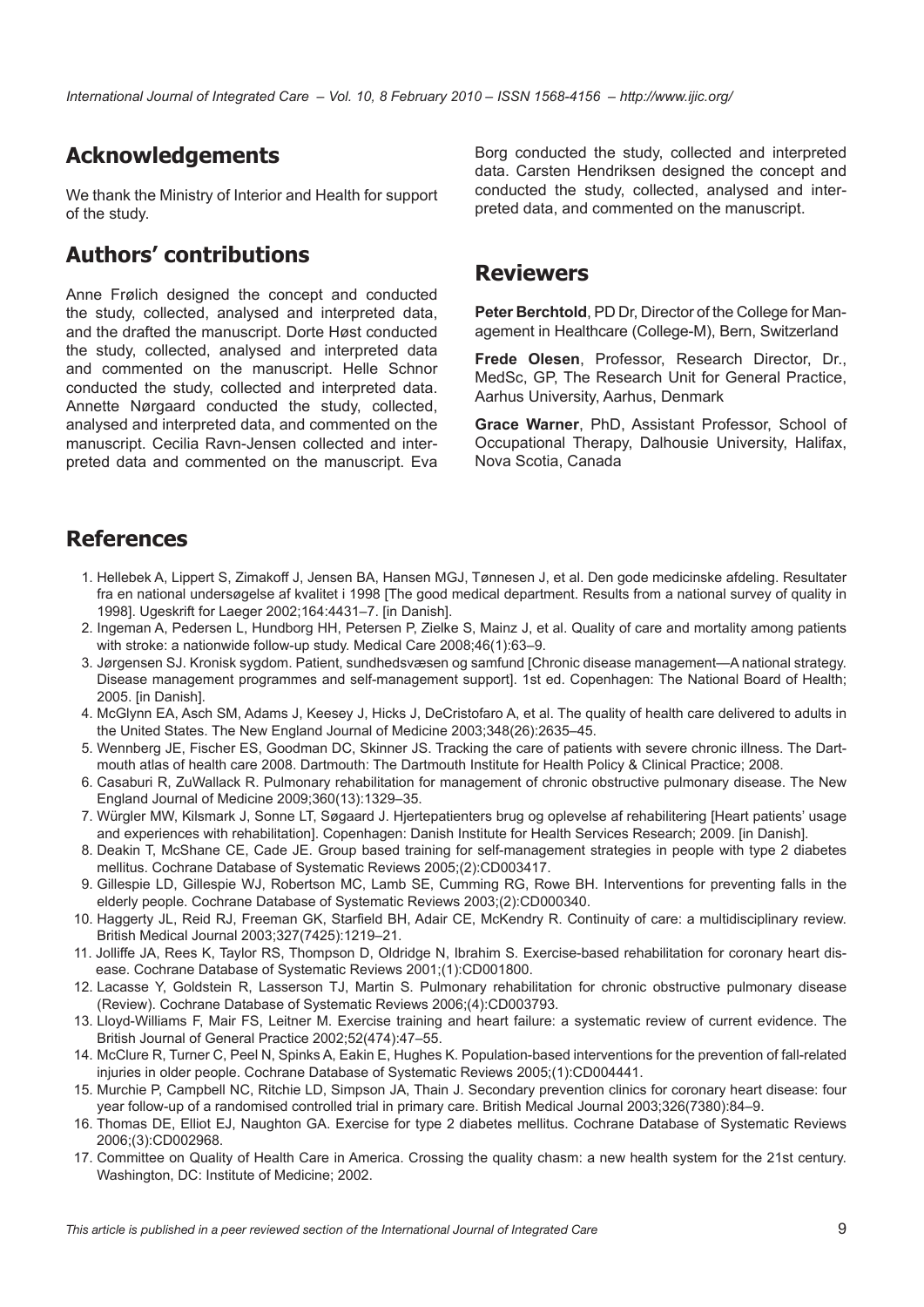- <span id="page-9-0"></span>18. Rundall TG, Shortell SM, Wang MC, Casalino L, Bodenheimer T, Gillies RR, et al. As good as it gets? Chronic care management in nine leading US physician organizations. British Medical Journal 2002;325(7370):958–61.
- 19. Bodenheimer T. Coordinating care—a perilous journey through the health care system. The New England Journal of Medicine 2008;358(10):1064–71.
- 20. Hofmarcher MM, Oxley H, Rusticelli E. Improved health system performance through better care coordination. Paris: Directorate for Employment, Labour and Social Affairs, Health Committee (DELSA/HEA/WD/HWP); 2007. (OECD Health Working Paper No. 30).
- 21. Strandberg-Larsen M, Nielsen MB, Vallgårda S, Krasnik A, Vrangbæk K, Mossialos E. Denmark: Health System Review. Health Systems in Transition 2007;9:1–164.
- 22. Wadmann S, Strandberg-Larsen M, Vrangbæk K. Coordination between primary and secondary healthcare in Denmark and Sweden. International Journal of Integrated Care [serial online] 2009 Mar 12; 9. [cited 2009 May 18]. Available from: [http://www.ijic.org.](http://www.ijic.org)
- 23. Strandberg-Larsen M, Krasnik A. Does a public single payer system deliver integrated care? A national survey study among professional stakeholders in Denmark. International Journal of Integrated Care [serial online] 2008 Jul 14; 8. [cited 2009 May 18]. Available from: <http://www.ijic.org>.
- 24. Wagner EH, Austin BT, Von Korff M. Improving outcomes in chronic illness. Managed Care Quarterly 1996;4(2):12–25.
- 25. Wagner EH, Austin BT, Von Korff M. Organizing care for patients with chronic illness. The Millbank Quarterly 1996;74(4): 511–44.
- 26. Axelsson R, Axelsson SB. Integration and collaboration in public health—a conceptual framework. International Journal of Health Planning and Management 2006;21(1):75–88.
- 27. Borg E, Egsgaard J, Frølich A, Hendriksen C, Høst D, Jensen CR, et al. Integrated care in chronic conditions. Copenhagen: Clinical Unit of Health Promotion, Bispebjerg Hospital and The Health and Care Administration in the City of Copenhagen; 2008.
- 28. Løkke A, Peder G, Fabricius PG, Vestbo J, Marott JL, Lange P. Forekomst af kronisk obstruktiv lungesygdom i København. [The rate of chronic obstructive pulmonary disease in Copenhagen.] Ugeskr Læger 2007;169(46):3956–60. [in Danish].
- 29. Schiøtz M, Frølich A, Krasnik A. Chapter 2: Denmark. In: Nolte E, Knai C, McKee M, editors. Managing chronic conditions. Experience in eight countries. Copenhagen: World Health Organization on behalf of the European Observatory on Health Systems and Policies; 2008. pp. 15–28. (Observatory studies series No. 15).
- 30. Fletcher CM, Elmes PC, Fairbairn AS, Wood CH. The significance of respiratory symptoms and the diagnosis of chronic bronchitis in a working population. British Medical Journal 1959;2(5147):257–66.
- 31. Rabe KF, Hurd S, Anzueto A, Barnes PJ, Buist SA, Calverley P, et al. Global strategy for the diagnosis, management, and prevention of chronic obstructive pulmonary disease. GOLD executive summary. American Journal of Respiratory and Critical Care Medicine 2007;176(6):532–55.
- 32. Vadstrup ES, Frølich A, Perrild H, Borg E, Røder M. Lifestyle intervention for type 2 diabetes patients: trial protocol of the Copenhagen Type 2 Diabetes Rehabilitation Project. BMC Public Health 2009 May 29;9:166.
- 33. Zwisler AD, Soja AM, Rasmussen S, Frederiksen M, Abedini S, Appel J, et al. Hospital-based comprehensive cardiac rehabilitation versus usual care among patients with congestive heart failure, ischemic heart disease, or high-risk of ischemic heart disease: 12-month results of a randomized clinical trial. American Heart Journal 2008;155(6):1106–13.
- 34. Skov AJ, Danielsen S, Borchersen H. Rehabiliteringsprojekt mellem Geriatrisk Afdeling, Reumatologisk Afdeling og fysioterapien på Bispebjerg Hospital. 1 marts 2005 til 28 februar 2007. [A rehabilitation project between geriatric department and the department for physiotherapy at Bispebjerg Hospital. 1 March to 28 February 2007] Copenhagen: Bisbepjerg Hospital; 2007. [in Danish].
- 35. McIver S. Obtaining the views of out-patients. London: King's Fund Centre for Health Services Development; 1991.
- 36. Osborne RH, Elsworth GR, Whitfield K. The Health Education Impact Questionnaire (heiQ): an outcomes and evaluation measure for patient education and self-management interventions for people with chronic conditions. Patient Education and Counseling 2007;66(2):192–201.
- 37. Fayers P, Machin D. Quality of life—the assessment, analysis, and interpretation of patient-reported outcomes. 2nd ed. West Sussex: John Wiley and Sons Ltd; 2007.
- 38. Blands J, Bælum L. KOL—Kronisk obstruktiv lungesygdom. Anbefalinger for tidlig opsporing, opfølgning, behandling og rehabilitering [Chronic obstructive lung disease. Recommendations for early detection, follow-up, treatment and rehabilitation]. Copenhagen: The National Board of Health; 2006. [in Danish].
- 39. Lange P, Brøndum E, Phanareth K, Ringbæk T. Praktisk vejledning i fysisk træning af patienter med kronisk obstruktive lungesygdom (KOL) [A practical guide in physical training for patients suffering from chronic obstructive pulmonary lung disease (COPD)]. Copenhagen: Danish Society of Respiratory Medicine; 2003. [in Danish].
- 40. Rikli RE, Jones CJ. Senior fitness test manual. Champaign, IL: Human Kinetics; 2001.
- 41. Avlund K, Damsgaard MT, Sakari-Rantala R, Laukkanen P, Schroll M. Tiredness in daily activities among old people as determinant of onset of disability. Journal of Clinical Epidemiology 2002;55(10):965–73.
- 42. Bjørner JB, Damsgaard MT, Watt T, Bech P, Rasmussen NK, Kristensen TS, et al. Dansk manual til SF-36. Et spørgeskema om helbredsstatus [Danish Manual for the SF-36. A questionnaire on health survey]. Copenhagen: LIF; 1997. [in Danish].
- 43. Molen van der T, Willemse BW, Schokker S, ten Hacken NH, Postma DS, Juniper EF. Development, validity and responsiveness of the Clinical COPD Questionnaire. Health and Quality of Life Outcomes 2003;1:13.